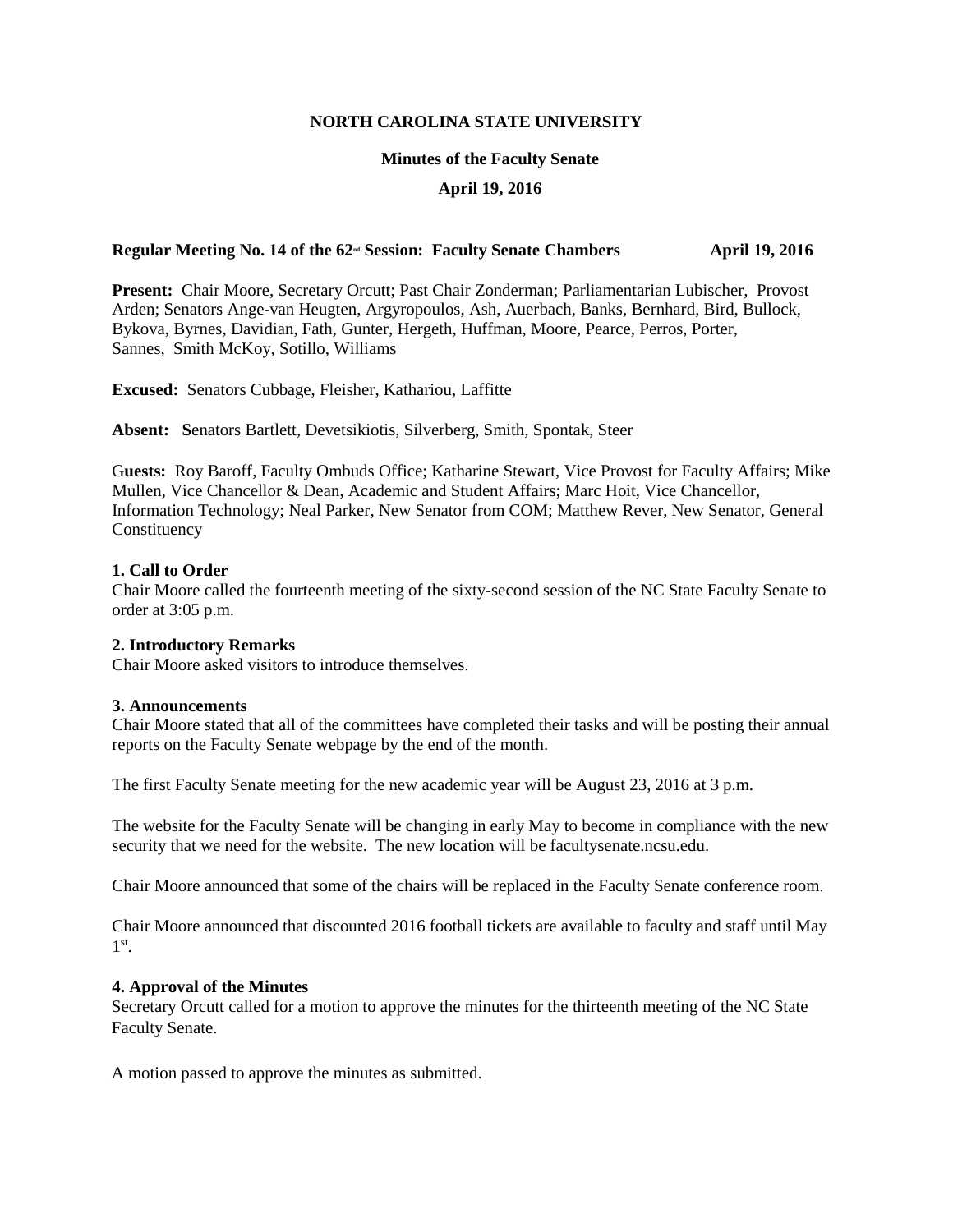# **5. Remarks from Provost Arden**

# *Recognitions*

Provost Arden announced that six NC State engineering researchers have won NSF career awards, one of the most prestigious awards given to junior faculty members.

Dr. Gary Blank and the Natural Resources 100 class are going to be awarded the Fred Fletcher Award for outstanding community service by the City of Raleigh. The Fred Fletcher Award for outstanding volunteerism has been given by the Raleigh Parks, Recreation, and Cultural Resources Department since 1996 and 367 of NC State students who are enrolled in this class were involved in 16 different projects, racking up 734 hours of volunteerism.

Provost Arden recognized Jason Evans Groth, who was selected by *Library Journal* as a 2016 "Mover and Shaker" for his innovative methods for combining scholarship and multimedia experiences. This award recognizes individuals who have developed creative and engaging ways to utilize different aspects of libraries across the nation. Jason Groth is NC State's ninth "Mover and Shaker" in eleven years.

Provost Arden announced that NC State Libraries have received a national medal for Library and Museum Service to be awarded in the White House by Michelle Obama.

Provost Arden stated that student NSF awards have been a record breaking 31 NC State students in the prestigious graduate research fellowship from the Science Foundation and an additional 26 received honorable mentions. The recipients include 17 students that have completed or will complete their undergraduate degrees including our first Churchill Scholar, and an additional 14 graduate research fellows who earned their undergraduate degrees elsewhere have chosen to study at NC State.

Provost Arden announced that two NC State juniors earned the prestigious Goldwater scholarship for 2016. One student received an honorable mention and a fourth nominee has been selected by the German Academic Exchange Service to participate in a research internship in Germany. NC State has received a total of 49 Goldwater scholarships.

The Association of University Technology Marriages (AUTM), recently ranked NC State as a national leader in licensing and optioning of research to the private sector. During the 2014 fiscal year, NC State reached 145 licenses and option agreements and that is the most of any university in the country without a medical school and is ranked sixth amongst all US universities. Over the last four years licenses and options executed by NC State have jumped 146% and ten of those agreements are with startup companies specifically launched to take university research to the market place.

Provost Arden announced that College Rank, which is a website dedicated to evaluating and ranking college life and academics, has released its list of the top 50 college dining experiences and NC State is listed at number thirty one.

Provost Arden announced that NC State Student Centers, MHTN Architects, Duda Paine Architects, and Cooper Carry Incorporated have been honored by the Association of College Union International, with the 2016 Facility Design Award for the renovation and expansion of the Talley Student Union.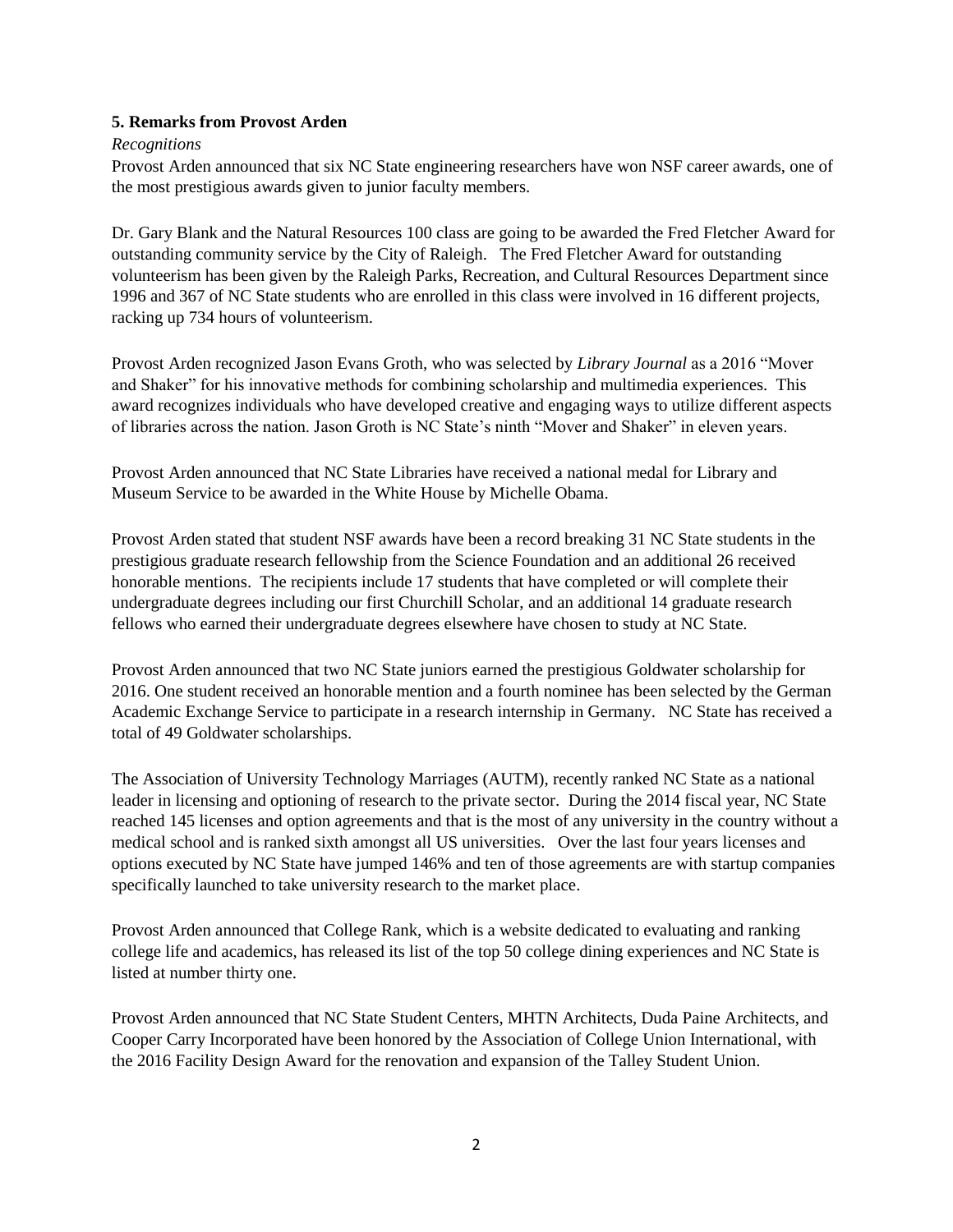# *Upcoming Legislative Priorities*

Provost Arden reported that the legislators will be back in town on April  $25<sup>th</sup>$ . The legislature will have a little more to deal with in terms of resources than it was budgeted, about \$237 million ahead of budget. He stated that there are several bills we need to keep an eye on such as budget bills, crossover bills, and study committee bills. He recalled that in the second year of the budget there is still a cap on the use of state funds for advancement or development, which is \$1 million per institution and that will result in a \$16 million reduction for the system, which will be \$6 million for NC State.

Provost Arden stated that we have to keep an eye on NC GAP, the guaranteed admissions program which the legislature put in. The concept was well meaning, but the implications for how you apply this and how it affects our enrollment and planning are pretty significant. The reality is that we have very high admission standards, so it doesn't really work well for NC State or Chapel Hill. The hope is that the legislature will rethink this.

Provost Arden stated that there are some self-liquidating bonds that are being passed by the Board of Governors that affect us. We have \$85 million on Plant Sciences. The engineering has already been approved but Plant Sciences have to be approved. The Carmichael addition and renovation for \$45 million is paid back by students' fees and then Case Residence Hall, \$15 million which is paid by the Wolf Pack Club.

Provost Arden stated that we have to keep an eye on management flexibility reduction despite the fact that the budget is looking pretty good. There is still in the second year of the biennial budget \$43 million recurring and \$3 million non-recurring cut from the system, the impact for us would be somewhere around \$7 million recurring, so it is not insignificant. We have to think about it and plan for it, but hopefully Kevin Howell and his colleagues can work on having that reduced.

Provost Arden stated this year we have the ability to do a 5% carry forward, up from 2.5 percent. One of the things that they have said is that you can carry forward 5% of your state funds, but you have to use one half of that on R&R projects.

Provost Arden stated that the Chancellor had some comments on House Bill 2. This has caused a lot of discomfort for faculty and students across the entire UNC System in terms of how this would be applied. It has not looked good for us nationally. There are significant impacts both to NC State and beyond, so it is going to be interesting to see how this plays out. Unfortunately those who passed HB2 seem to be digging their heels in. The bottom line for us is that we have reviewed the bill, we have reviewed what General Administration has sent to us and we have had our legal folks review it and we think that we don't really have to change anything. We have clear signage on our restrooms. We have a lot of nongender specific single use restrooms and we have on our website guidance to where those are located all over campus. The bill and the memos from GA don't provide for any form of enforcement whatsoever, so fundamentally we are not changing anything that we do. It is important for us to reinforce to the campus community our steadfast commitment to diversity, inclusion, and to creating a welcoming environment to everyone who comes on this campus.

The Chancellor, as part of his responsibilities to the Department of Education, sends a letter to the Department of Education every year. He assures that students, faculty, and staff are protected from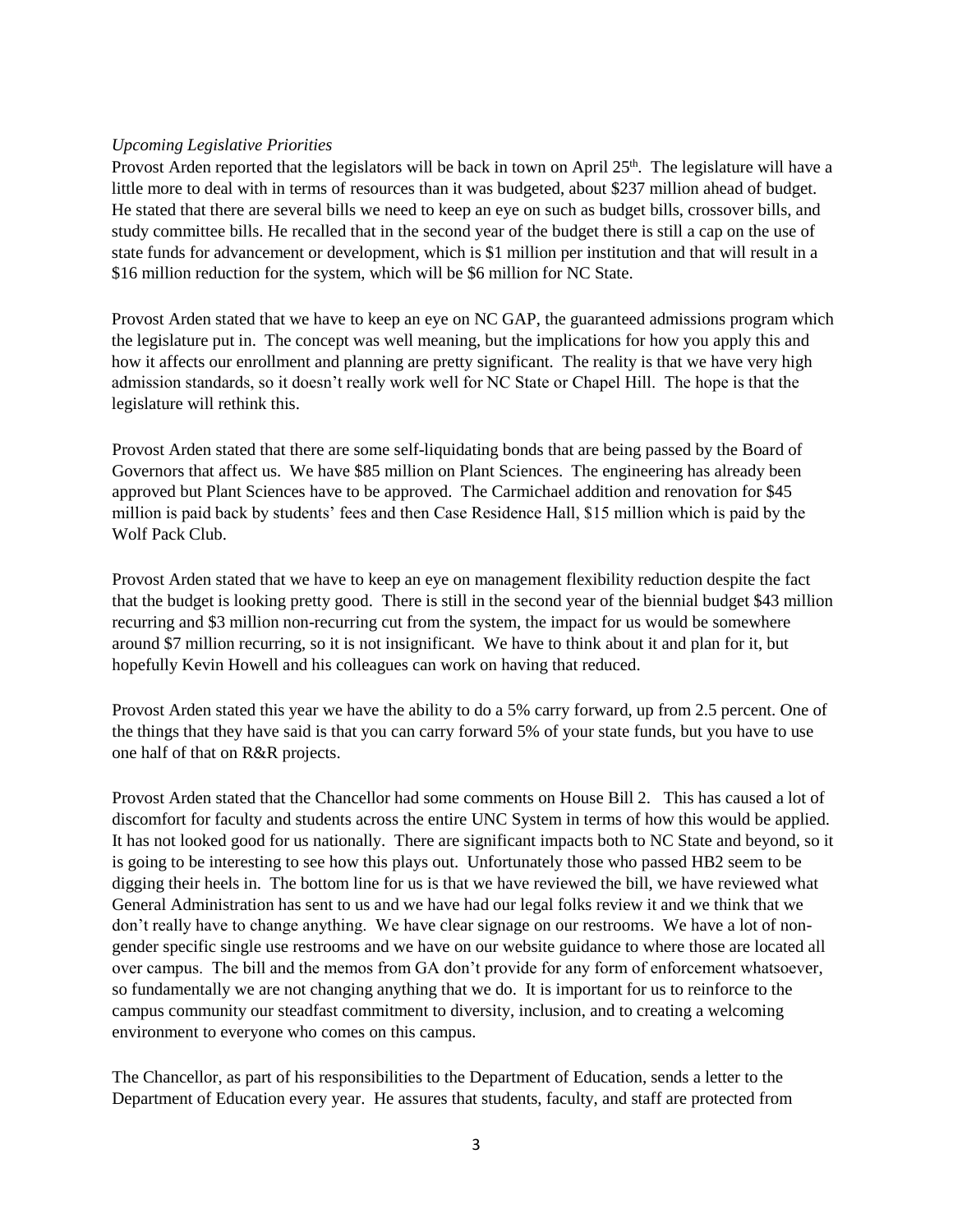discrimination regardless of age, color, disability, gender identity, genetic information, national origin, race, religion, sexual orientation, or veteran status. The Chancellor has sent that to the Department of Education as we do every year.

Provost Arden stated that President Spellings will be on campus tomorrow and hopefully she will have a good visit. She will be meeting with students, staff, faculty, and triangle business leaders and she will tour some select facilities. We look forward to getting the feedback on that.

#### *Questions and Comments*

*Past Chair Zonderman stated that he has heard that by next fall we will finally be getting the report on the GSSP and one of the recommendations to prepare for is a significant reallocation of money that is now currently going from supporting master's students to supporting doctoral students. Has that really taken shape, if so when will we see the details?* 

Provost Arden stated that they have had a committee working on not just specifically the GSSP. There is a committee that came out of our strategic resources management process task force charged with looking at how to grow doctoral education. There are multiple components to that, of which, the GSSP is just one, so specifically they were asked to evaluate the effectiveness of the current Provost Fellowship Programs and make recommendations for any change. They were asked to identify ways to incentivize faculty, including stipends on grant proposals and we were asked to revise the GSSP or look at the GSSP because the reality is since I have been in this position, the GSSP has been in a hole every year. So, we follow the band aid model of budgeting. We say how much is in that hole and transfer funds from the Provost Reserve. That is really not a sustainable method for having a program which underpins the growth of our graduate program. If you look at the recommendations—this is a draft report; it is not finalized. When it is finalized there will be quite a bit of time for discussion. The recommendations are very extensive that we are going to have to go through and pick and choose and one would be to direct more of our resources toward doctoral support. There are other recommendations such as earmark a fraction of enrollment increase funds every year for GSSP support rather than a band aid transfer out of Provost Reserve, extending the GSSP eligibility by one year. There is a whole list of potential actions and redirecting from master's to doctoral is just one of those, so when the report is final we will absolutely bring the appropriate committee of the Faculty Senate to review it. There are going to be some tough decisions to make because if we are going to grow our graduate programs as part of our strategic plan and part of our enrollment plan we are going to have to figure out how to have more and better assistantships and fellowships and we are going to have to figure out how to fund on a recurring basis the graduate student support plan so there is simply not a hole in it every year. "I have met with the committee about a month ago and I have heard their recommendations. Most of them are very generous toward the GSSP and I think they are going to be well received, but there are going to be a handful of difficult things we are going to have to wrestle with."

*Comment from Senator about HB2—The Chancellor's perspective was beautifully written providing the fact that we are in full compliance of what the bill supports. I'm wondering did he or has he received much reaction from the students?*

Provost Arden responded no. He said we are being about as out front and supportive as we can be without deliberatively poking the legislature in the eye. It is a fine line to walk and in fairness, President Spellings has a very fine line to walk, as the president of a state system that relies on the legislature for a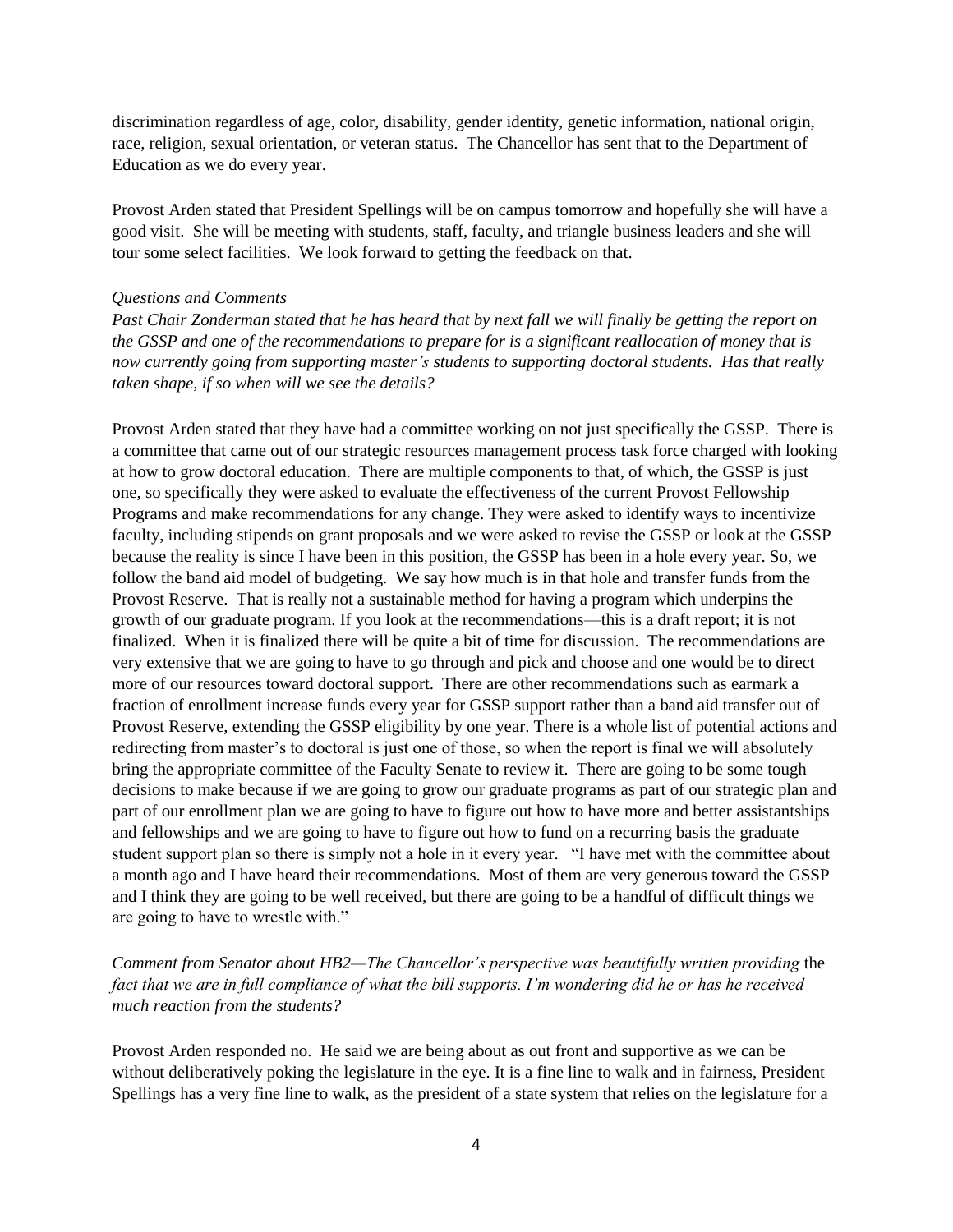significant proportion of its support. She wants to be supportive to her campuses and her students, but she can't get out there and poke her finger in the legislature's eye. We have tried to make it very clear that we are not planning on changing anything. We are not planning to change our equal opportunity statement. We are not planning to change signage on bathrooms. We have put out an extensive list of gender neutral single use bathrooms, which you can find on the web. We are trying to send as strong, supportive, and inclusive message as we can to our students, but it is a difficult situation and it is not playing out well for us nationally.

*What is the likelihood that in the next academic year, resources will be available in your office to enhance scholarships and research for junior faculty?*

Provost Arden stated that if you looked at the investments that we have made over the last three and a half to four years the majority of investments that we have made have been for disciplinary hires in the department at all ranks. Only about one third of total investments in faculty either for recurring or for startup are related to the interdisciplinary excellence hire program. As I look at the data going forward and I look at concerns that I have about the management flexibility cut or potential cuts that we might take, the fact that our enrollment projections are not going to produce a lot of new money in the coming year, we know what tuition will be, but I think there is going to be a lot of downward pressure on tuition in the coming year. I do worry about the resources, not so much for next year, but for the years going out, the year after and the year after. It doesn't mean that we won't have money to cover our obligations, but what it does mean is that we are spending huge amounts of money on startup and retentions at the moment and you can view it as being a worthy investment in the long term of the university to bring in extraordinary faculty and to retain extraordinary faculty we do have. So, yes we are going to have to look at it very closely and I'm going to make sure that we have the resources to meet our commitments.

### **6. Old and New Business**

#### *a. Introduction of finalists for Executive Committee*

Chair Moore explained that the bylaws state that senators for the existing year narrow down the candidates for the Executive Committee to 12, but since there are only eleven, those are the names that will appear on the ballot. The election includes an electronic ballot being sent to the 2016-2017 senators to vote for six members to serve on the committee. Senator Bullock requested that her name be removed from the list.

Chair Moore asked each candidate to introduce themselves and make any comments that they would like about serving on the Executive Committee.

# *b. Election of faculty members to Faculty Assembly and to the Council on Athletics Faculty Assembly*

Drs. Alton Banks, Professor of Chemistry, Frederick Parker, Teaching Assistant Professor of Ag & Resources Economics, and Paul Williams, Professor of Accounting were elected to serve on the Faculty Assembly.

Drs. Dimitris Argyropoulos, Professor of Forest Biomaterials, and Elizabeth Fath, Teaching Assistant Professor of Health and Exercise Studies, were elected to serve as alternates.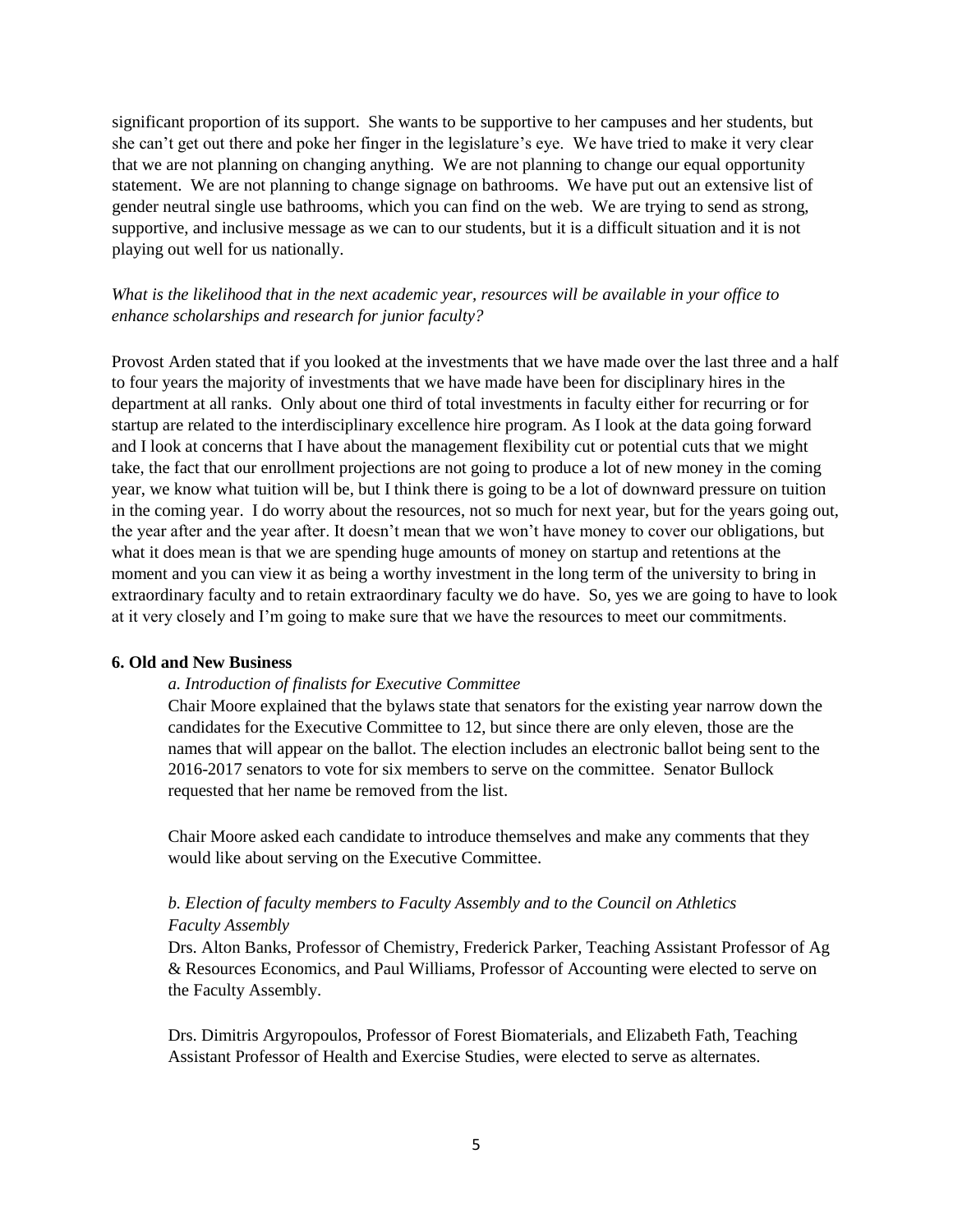### *Council on Athletics*

Drs. Ed Funkhouser, Associate Professor Emeritus, Communication, and Paul Williams, Professor of Accounting, were elected to serve on the Council on Athletics.

*c. Second reading of, and vote on, the Resolution in Favor of Updating the Alma Mater* Senator Smith McKoy read a statement she received in support of the resolution. Also, there were numerous comments made in support of the document.

The resolution was voted on and passed with unanimous support.

*d. Second reading of, and vote on, the Resolution of Opposition to the new Proposed Drug and Alcohol Free Workplace regulation (Governance and Personnel Policy Committee)* 

Chair Moore pointed out that Appendix B of the agenda basically says that we are opposed to quite a few things that are in the current version of the proposed new regulation. This regulation came to the Senate in the fall and went to the committee where they worked with the group who brought it forward and had quite a few suggested revisions. When the document came back it was not very different.

Senator Williams stated that the issue with the committee is that they understand that there are contracts with the DOD and other federal agencies that have this very nice standard for drug and alcohol use like airline pilots, which is kind of what the policy was written for, but it doesn't apply to faculty who aren't in these sensitive positions. The committee suggests that there be two different regulations, one for those in sensitive positions where this really is an issue that goes just beyond the campus, and then one for everyone else, which is a little more realistic.

Several senators commented in support of the resolution.

The resolution was voted on and passed with unanimous support.

*e. Recognition of, and thanks to, Senators who are rotating off the Faculty Senate* Chair Moore recognized the Senators who are rotating off the senate and they were given a round of applause.

*g. Recognition of, and thanks to, Vernice Stevenson who completed 20 years as the Executive Assistant for the Faculty Senate in December of 2015 and who is retiring July 1st..* 

The Chair recognized Vernice Stevenson for completing 20 years as the Executive Assistant to the Faculty Senate and presented her with a gift. Vernice also received a standing ovation.

*h. Minutes from the three committees (Academic Policy, Governance & Personnel Policy, and Resources & Environment)*

The annual Committee Report for each committee will be posted by the end of April on the Faculty Senate website. This is in lieu of oral committee reports at this meeting.